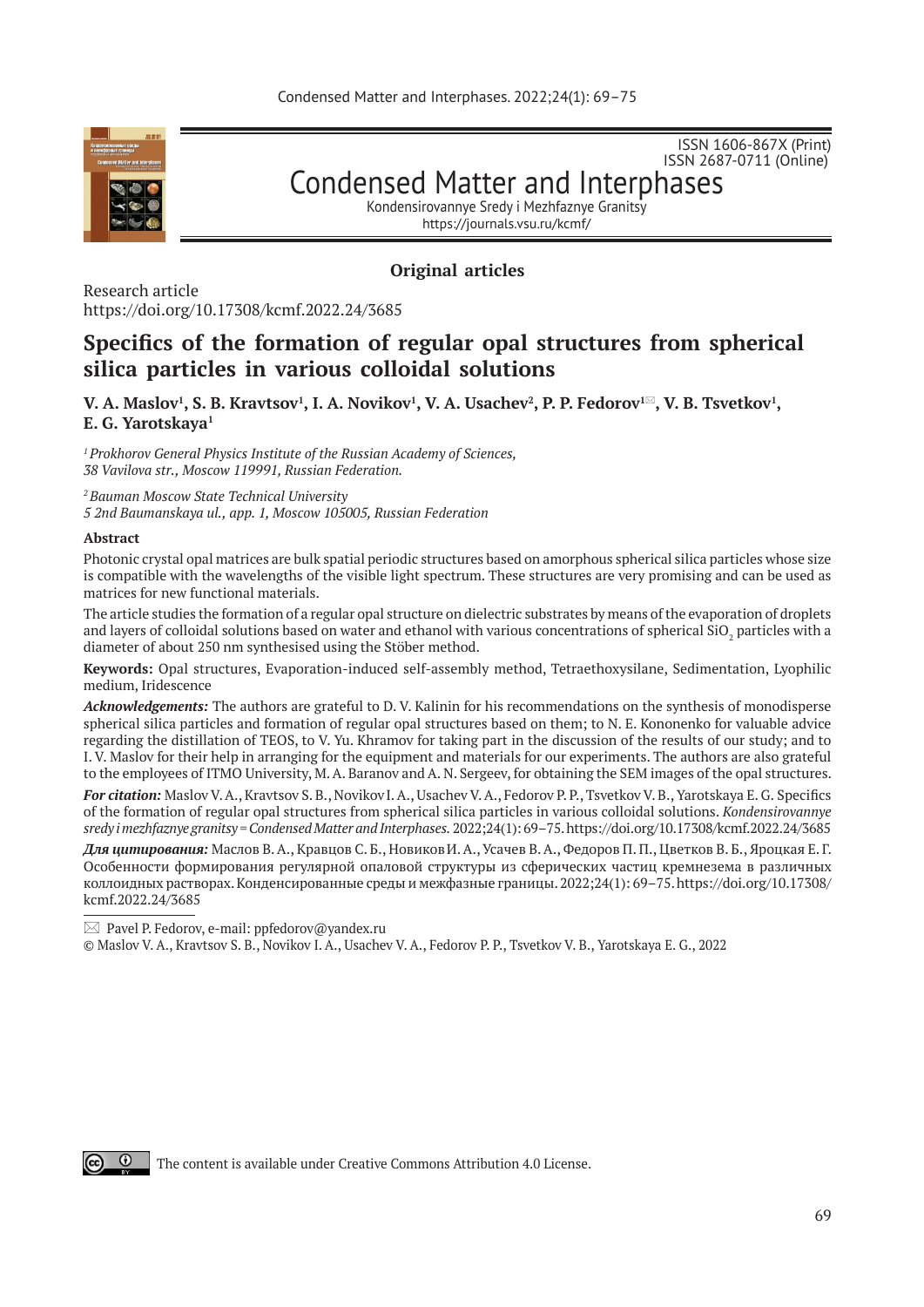#### **1. Introduction**

An opal matrix is a face-centred cubic lattice (FCC) formed by densely packed spheres of amorphous silicon dioxide  $(SiO<sub>2</sub>)$  with similar diameters and the size of 0.1–1.0 μm. The space between the  $\mathrm{SiO}_2$  spheres is occupied by a void sublattice, which can be filled with other materials. Such structures serve as a basis for photonic crystals with the electromagnetic band gap blocking the waves with wavelengths compatible with the parameters of the periodic structure. By filling the voids between the structural elements of an opal matrix with various substances, we can create periodic nanocomposites of optically active materials to be used in optoelectronics, semiconductor engineering, opal-semiconductor based photonic media, magnetic recording systems, etc. [1–11].

In order to obtain regular opal structures, first we need to synthesise spherical particles of silica, whose size should not vary by more than a few percent. In this regard, the Stöber method is considered to be the most appropriate [12]. This method is based on the hydrolysis of tetraethoxysilane (TEOS) in an aqueousalcoholic medium in the presence of ammonium hydroxide serving as a catalyst. This method was first described by *G. Kolbe* in 1956 [13] and then elaborated by *W. Stober* et al. The method allows for the synthesis of  $\mathrm{SiO}_2$  particles of almost ideal spherical shape in a wide range of diameters: from tens of nanometres to several micrometres. The size and sphericity of the particles depend on the purity and concentrations of the reagents, the temperature, and the composition of the colloidal solution, which is most commonly based on ethyl alcohol. The next important and equally difficult task is to obtain ordered 2D and 3D microstructures with linear dimensions of up to several millimetres. The most popular method for the creation of such structures is the method of natural sedimentation in alcoholic colloidal solutions. In this case the particles deposit on a flat horizontal substrate at a rate determined according to Stokes' law [1]. It takes several weeks to obtain opal layers of several millimetres.

The evaporation-induced self-assembly method proved to be quite effective for alcoholic media [8, 9]. This method involves the deposition of spherical silica particles on an inclined or vertical

substrate during the evaporation of the alcoholic suspension. Although opal films obtained during the formation of a regular structure in alcoholic media are more perfect than bulk samples, the number of cracks and dislocations in the obtained samples is still very large. In fact, there are hardly any 1 mm2 regions with no dislocations. The film obtained using this method demonstrated a mesh of horizontal and vertical bands [10], which the authors explained by the fluctuations in the temperature and the concentration of particles in the solutions being evaporated under conditions which are difficult to control.

D. V. Kalinin et al. developed a promising technique for obtaining regular structures from spherical submicron silica particles [1, 5]. The technique involves packing the particles in a droplet or a 0.1–0.5 mm thin layer in a lyophilic medium based on dimethyl sulfoxide. To increase the mobility of the silica spheres, a plasticiser (namely isopropanol) is added to the quite viscous suspension. During its formation in the suspension, the structure demonstrates plasticity, which significantly enhances the regularity of packing and reduces the chance of microcracks resulting from the shrinkage of the film during drying. This method can be used to obtain 3D opal structures with the width of tens of layers of  $SiO<sub>2</sub>$ particles over an area of  $1-2$  cm<sup>2</sup>.

The existing literature does not provide enough comparative data on the formation of regular opal structures by submicron silica particles from various suspensions depending on the concentrations of the solutions. Therefore, the purpose of our study was to compare the suspensions most commonly used by other researchers as the media for obtaining regular opal structures based on ethyl alcohol and water. In our study, we investigated the possibility of using a 50% aqueous solution of ethanol as a solvent, because there is very little information about it in the literature. To maintain the accuracy of our experiments, we used silica particles synthesised by means of the Stöber method in the laboratory.

## **2. Experimental**

The starting materials for the synthesis of spherical silica particles were: 95% ethanol by Alfahim, 25% ammonia (P.A.), tetraethoxysilane by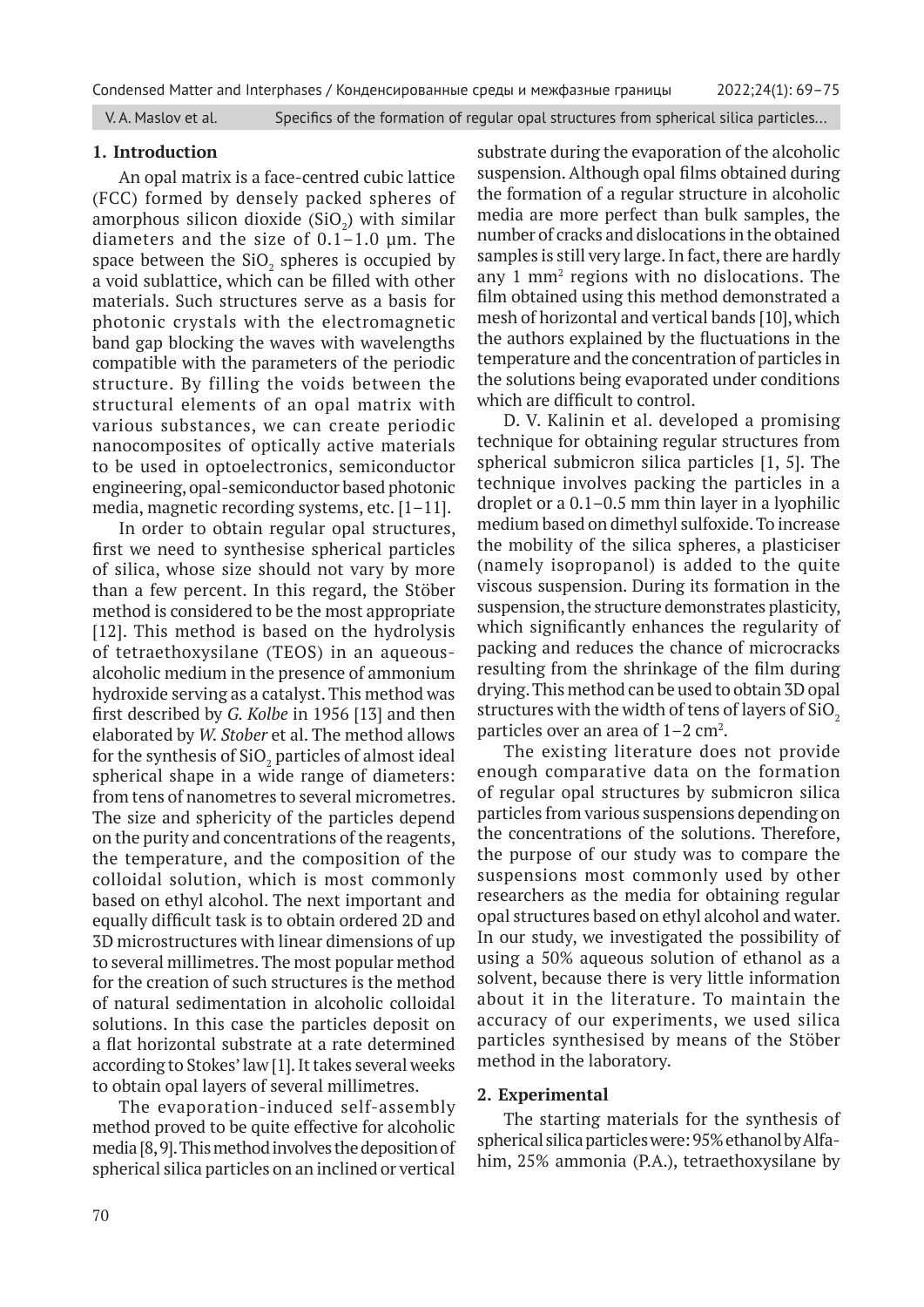various Russian and international manufacturers (P.A. and E.P.), and distilled water.

For the distillation of TEOS, a special unit was assembled consisting of a three-neck flask and a refrigerator made of heat-resistant glass. To enhance the accuracy of the fractionation of the reagents, the flask was placed on a specially designed electrical furnace regulated by means of a RIF-101 based precision temperature controller. To control the temperature, we used a platinumrhodium thermocouple placed at the inlet of the refrigerator. Each TEOS composition was divided into 4–5 fractions in the range of 165– 173 °С. Each fraction was used separately in the experiments. The best results were obtained when the most volatile fraction of TEOS was used.

To prevent the formation of moisture during the distillation process, we passed argon through the system and used a tube with calcined calcium chloride. The silica particles were synthesised in a 50–200 ml glassware by mixing the components at 20 °С. The solution was stirred on a MM-5 magnetic stirrer or a Meos Praha T2 vibrating plate for 1–2 hours, after which the particles were formed within an interval of 8–24 hours without any mechanical influences. The synthesised spherical silica particles were separated from the alcoholic solution in a centrifuge (Elecon R10‑01 or TsUM-1) with the rotation speed of 1500– 2000 rpm, which was reconfigured for 50 ml test tubes. The obtained precipitates containing the minimum amount of moisture were put into containers with: a) ethyl alcohol  $(C_2H_5OH)$ , b) 1:1 aqueous-alcoholic solution, and c) distilled water - in order to obtain suspensions with the concentration of silica particles from 15 to 0.5 wt%.

The layers and droplets of the suspensions with various concentrations of silica particles were put on a 24×24×0.17 mm glass plate (microscope slides) using a glass rod, a pipette, or a brush. The relative change in the weight of the substrate before and after the application of the suspension was registered by means of VLA-200 analytical scales with an accuracy of 0.2 mg. We also registered the time of evaporation of the colloidal solution and the area of drop spreading. This helped us to calculate the thickness of the solution layer and the film of the silica spheres after drying out the suspension. Either visually or via an MBS-2 microscope, we observed the

presence of an interference pattern from the film (iridescence), when the  $\text{SiO}_2$  spheres were regularly packed at a reflection angle of about ~5°. We also determined the crack density of the film on a BIOLAM transmission microscope at 50× and 200× magnifications. The surface structure of the films was studied using a Carl Zeiss EVO LS 10 electron microscope.

### **3. Results and discussion**

In our study, we determined, as did the authors of [7, 11], that the reproducibility of the experiments on the synthesis of monodisperse silica particles heavily depends on the quality of TEOS. The use of TEOS of different manufacturers under identical conditions resulted in silica particles of different shape and size, which could hardly be used to obtain ordered regular structures. The diameters of the silica particles differed by 2–4 times (Fig. 1).

Only the use of TEOS purified from hightemperature fractions resulted in reproducible monodisperse silica particles. In our further analysis, we used 250±10 nm particles. Table 1 presents the characteristics of the films of spherical silica particles formed from an alcoholic suspension depending on the concentration of  $SiO_2$ . We determined that the height of the droplets decreases with smaller concentrations of the suspension. The average thickness of the silica films also decreases significantly: it is about 5 μm for the 10% suspension, and about 1 μm for the



**Fig. 1.** SiO<sub>2</sub> spheres of various diameters obtained when using the commercial reagent of TEOS (evaporation-induced self-assembly in a 10% alcoholic suspension)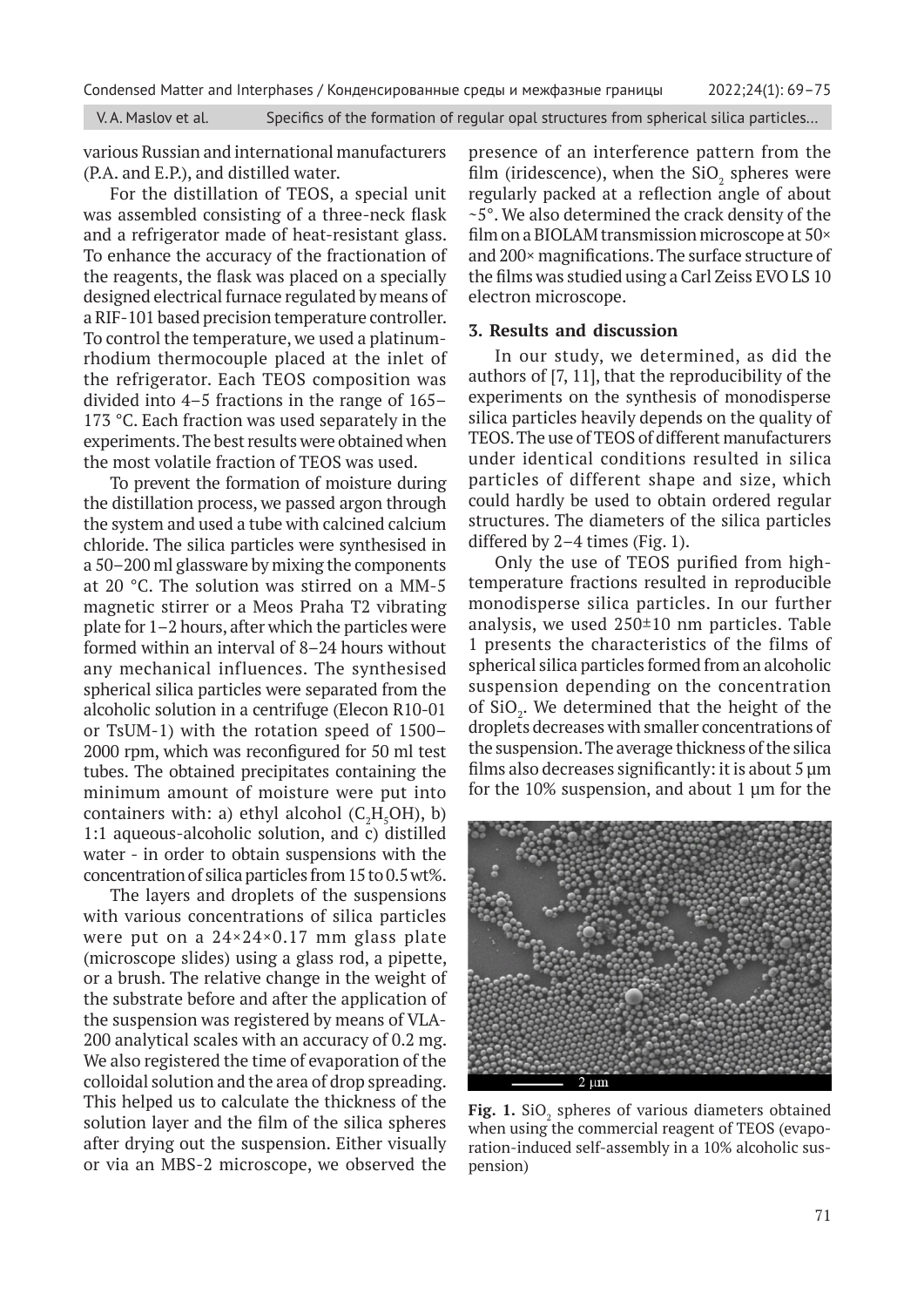Condensed Matter and Interphases / Конденсированные среды и межфазные границы 2022;24(1): 69–75

V. A. Maslov et al. Specifics of the formation of regular opal structures from spherical silica particles...

2.5% suspension. Since for all the compositions with the concentration of the suspension of over 1% we clearly observed iridescence (both visually and via a microscope with the reflection angle of about  $\sim$  5 $\degree$ ), we can conclude that submicron SiO<sub>2</sub> particles are regularly packed in dried droplets of alcoholic suspension. The defects include radial beam-like cracks in the direction from the periphery to the centre. The results of our study are consistent with the results obtained in [11]. The latter study modelled the process of particles packing using various methods and demonstrated the identity of the formation of the SiO<sub>2</sub> film from alcoholic suspensions by means of the evaporation-induced self-assembly method and the droplet evaporation method.

Our study demonstrated the difference between the formation of regular opal structures in a layer or in a droplet of an alcoholic suspension depending on the concentration of silica particles. The structure of the iridescent layer with the silica particles the concentration in the suspension of over 10 % is not uniform, as shown in [6]. The periphery of the film is significantly thinner, which indicates the maximum iridescence, which then decreases towards the centre (Fig. 2).

Droplets of the alcoholic suspension with the concentration of  $SiO<sub>2</sub>$  particles below 10 wt% demonstrated larger drop spreading with the thickness being significantly more uniform. The thickening of the outer ring in the droplet's periphery is almost imperceptible,

**Table 1.** Characteristics of the films of spherical silica particles formed from the alcoholic suspension depending on the concentration of  $SiO<sub>2</sub>$ 

| Solvent $C_2H_5OH$                                  | Silica concentration, wt% |           |        |        |        |        |                |       |       |      |
|-----------------------------------------------------|---------------------------|-----------|--------|--------|--------|--------|----------------|-------|-------|------|
|                                                     | 15                        | 10        |        |        |        |        |                |       |       | 0.5  |
| Droplet weight, mg                                  | 6.7                       | 11        | 5.5    | 8.8    | 4.4    | 8      | $\overline{4}$ |       | 2.6   |      |
| Droplet area, cm <sup>2</sup>                       | 0.8                       | 2.5       | 0.8    | 4.0    | 2.2    | 3.8    | 2.3            | 1.2   | 2.1   | 3    |
| Suspension density, $g/cm^3$                        | 0.9                       | 0.85      | 0.85   | 0.82   | 0.82   | 0.8    | 0.8            | 0.79  | 0.79  | 0.79 |
| Droplet height, um                                  | 93                        | 50        | 80     | 26     | 24     | 26     | 22             | 10    | 16    | 12   |
| Height of the SiO <sub>2</sub> nanosphere layer, um |                           | 5.6       |        | 1.3    |        | 1.2    |                |       |       |      |
| Film iridescence                                    | $^+$                      | $\ddot{}$ | $^{+}$ | $^{+}$ | $^{+}$ | $^{+}$ | $^{+}$         | слаб. | слаб. |      |

**Table 2.** Characteristics of the films of spherical silica particles formed from the aqueous suspension depending on the concentration of  $SiO<sub>2</sub>$ 

| Solvent $H2O$                 | Silica concentration, wt% |      |      |       |      |      |  |  |  |
|-------------------------------|---------------------------|------|------|-------|------|------|--|--|--|
|                               | 15                        | 10   |      | 2.5   |      | 0.5  |  |  |  |
| Droplet weight, mg            | 15.8                      | 16.3 | 15.8 | 12.8  | 15.8 | 15.0 |  |  |  |
| Droplet area, cm <sup>2</sup> | 0.5                       | 0.7  | 0.7  | 0.8   | 1.1  | 0.6  |  |  |  |
| Suspension density, $g/cm^3$  | 1.06                      | 1.04 | 1.02 | 1.01  | 1.0  | 1.0  |  |  |  |
| Droplet height, um            | 300                       | 224  | 220  | 170   | 145  | 135  |  |  |  |
| Film iridescence              |                           |      |      | слаб. |      |      |  |  |  |



**Fig. 2.** Films of spherical SiO $_2$  particles obtained by the evaporation of the droplets of the alcoholic suspension of SiO<sub>2</sub> with various concentrations of submicron silica spheres (see Table 1): a – SiO<sub>2</sub> concentration: 15 %; b – SiO $_{_2}$  concentration: 10 %; c – SiO $_{_2}$  concentration: 5 %; d – SiO $_{_2}$  concentration: 3 %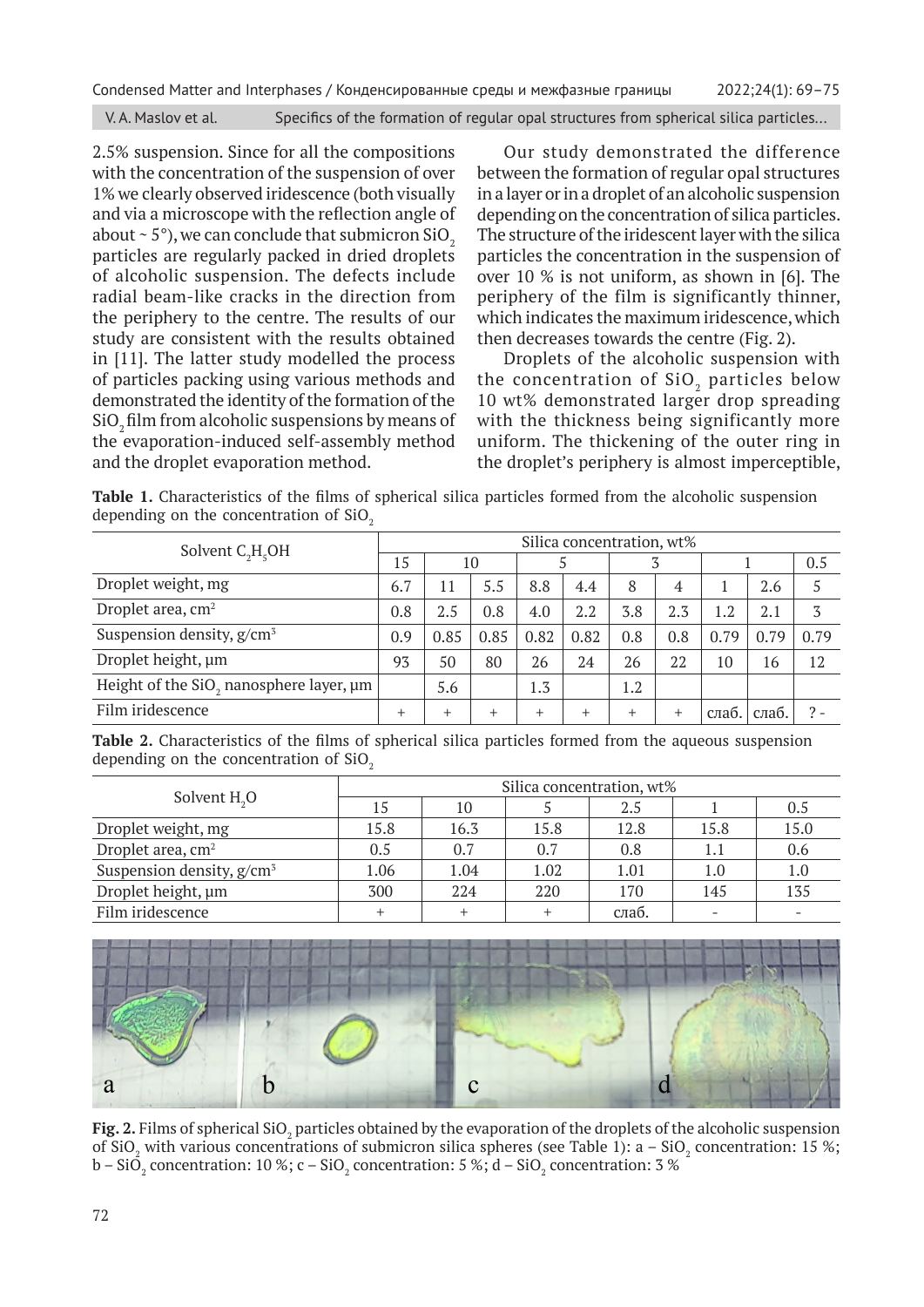| Solvent                                             | Silica concentration, wt% |        |        |        |      |      |      |      |     |
|-----------------------------------------------------|---------------------------|--------|--------|--------|------|------|------|------|-----|
| $C_2H_5OH(50\%)+H_2O(50\%)$                         | 15                        | 10     |        |        |      |      | 2.5  |      | 0.5 |
| Droplet weight, mg                                  | 15.8                      | 16.3   | 14.1   | 15.8   | 16.3 | 13.8 | 14.8 | 15.6 | 15  |
| Droplet area, cm <sup>2</sup>                       | 0.55                      | 0.7    | 0.7    | 0.7    | 0.9  | 0.8  | 0.85 | 1.0  | 0.9 |
| Suspension density, $g/cm^3$                        | 0.96                      | 0.94   | 0.94   | 0.92   | 0.92 | 0.91 | 0.9  | 0.9  | 0.9 |
| Droplet height, um                                  | 300                       | 250    | 210    | 240    | 195  | 190  | 190  | 170  | 185 |
| Height of the SiO <sub>2</sub> nanosphere layer, µm |                           |        | 1.2    |        | 1.1  |      | 0.2  |      |     |
| Film iridescence                                    | $^{+}$                    | $^{+}$ | $^{+}$ | $^{+}$ | $^+$ |      | $^+$ | слаб | n   |
|                                                     |                           |        |        |        |      |      |      |      |     |

**Таблица 3.** Характеристики пленок из сферических частиц кремнезема, сформированных из водно-спиртовой суспензии, в зависимости от концентрации SiO<sub>2</sub>



**Fig. 3.** Films of spherical SiO<sub>2</sub> particles obtained by the evaporation of the droplets of the 50 %C<sub>2</sub>H<sub>5</sub>OH – 50 % H $_2$ O suspension with various concentrations of submicron silica spheres: a – SiO $_2$  concentration: 10 %; b – SiO $_2$ concentration: 5 %; c – SiO<sub>2</sub> concentration: 2.5 %; d – SiO<sub>2</sub> concentration: 1 %

and the homogeneity of the films increases over the spreading area. Table 2 presents the characteristics of the films of spherical silica particles formed from an aqueous suspension depending on the concentration of  $\rm SiO_{2}$ .

The study demonstrated that it takes 4-6 hours for a droplet to evaporate, and the homogeneity of the films is higher than that of the films obtained from alcoholic compositions with larger concentrations (> 10 wt%). The iridescence, which is less bright than the iridescence in alcoholic suspensions, is only observed in thick suspensions with concentrations of SiO<sub>2</sub> of over 5 %.

Using aqueous-alcoholic suspensions (with a 50% concentration of  $C_2H_5OH$ ), we obtained films similar to those formed during the evaporation of the alcoholic suspension (Fig. 3).

Table 3 presents the characteristics of the films of spherical silica particles formed from an aqueous-alcoholic suspension depending on the concentration of  $\text{SiO}_2$ . The average evaporation time was 25–30 minutes, which is several times more than the time required for the evaporation of alcoholic suspensions, but is an order of magnitude less than the time required for the evaporation of an aqueous suspension. The thickness of the iridescent films with a minimum concentration of SiO $_2$  is lower than the thickness



**Fig. 4.** Regular structure of the layer of 250±10 nm silica spheres obtained during the evaporation of a 10% aqueous-alcoholic (50%) suspension on a horizontal substrate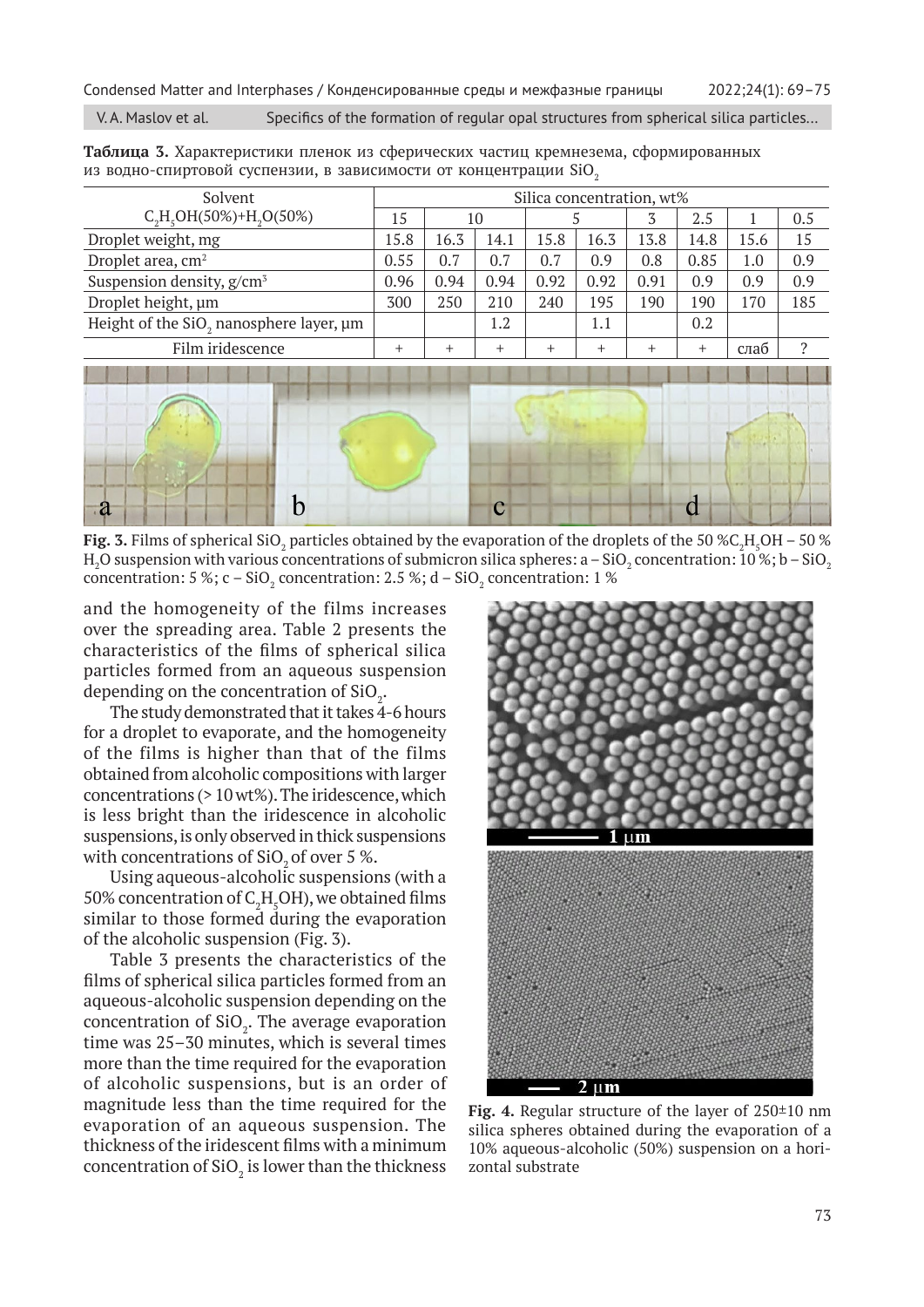of films obtained from alcoholic suspensions, and the spread of the droplets of the suspension with concentrations of 2.5 and 1 % is more uniform (Fig. 3).

Fig. 4 shows the image of a film consisting of silica spheres obtained during the evaporation of an aqueous-alcoholic suspension layer on a horizontal glass substrate.

#### **4. Conclusions**

The films consisting of submicron silica spheres obtained by means of evaporation of colloidal aqueous, alcoholic, and aqueous-alcoholic (50%) solutions of various concentrations are characterised by concentric and radial banding. [10] suggests that this (as well as a series of horizontal and vertical bands appearing when using the evaporation-induced self-assembly method) is caused by a single reason: then change in the concentration of silica particles in the suspension. Comparing the surface of the films obtained under identical conditions by means of the evaporation-induced selfassembly method on an inclined substrate and the droplet evaporation of the suspension on a horizontal substrate, we can see that in the latter case there are much fewer bands or other defects. We suppose that using aqueous-alcoholic suspensions of spherical silica particles in order to obtain opal layers on a horizontal substrate is a promising method that can be used to enhance the regularity and the quality of films.

### **Author contributions**

All authors made an equivalent contribution to the preparation of the publication.

## **Conflict of interests**

The authors declare that they have no known competing financial interests or personal relationships that could have influenced the work reported in this paper.

### **References**

1. Deniskina N. D., Kalinin D. V., Kazantseva L. K. *Noble opals, natural and synthetic*. Novosibirsk: Nauka Publ.; 1987. (in Russ.)

2. Samoilovich M. I., Ivleva L. I., Tsvetkov M. Yu., Klescheeva S. M. Single crystal SBN: Yb / Opal matrix  $(SiO<sub>2</sub>)$ : Er composite as a nanophotonic structure. In: *Nanostructured thin films and nanodispersion hardened coatings.* 2004. pp. 279–284. (in Russ.)

3. Kalinin D. V., Serdobintseva V. V., Plekhanov A. N., Sobolev N. V. The mechanism of formation of noble opal regular structures occurred in the form of films on the surface of solids. *Doklady Akademii Nauk.* 2005;402(2): 227–229. (In Russ.). Available at: https:// elibrary.ru/item.asp?id=9149524

4. Sinitskii A. S., Knotko A. V., Tret'yakov Yu. D. Synthesis of  $\mathrm{SiO}_2$  photonic crystals via self-organization of colloidal particles*.Inorganic Material*s. 2005;41(11): 1178–1184. https://doi.org/10.1007/s10789-005- 0283-x

5. Kalinin D. V., Serdobintseva V. V., Shabanov V. F. Growing single crystal opal films from lyophilic suspensions of monodispersie spherical silica particles*. Doklady Physics*. 2007;52(10): 536–539. https://doi.org/10.1134/S1028335807100060

6. Kamashev D. V. *Influence of synthesis conditions on the morphology and properties of supramolecular structures of silica*. Yekaterinburg: URAN, Komi Scientific Center, Institute of Geology; 2007. pp. 34–59. (In Russ.)

7. Tsvetkov M. Yu. Cand. in phys. and math. sci. diss. Abstr. Irkutsk: Abstract of the Ph.D. thesis. *Opal matrix-based nanocomposites as photonic media*. Shatura, 2008. 119 p. (in Russ.). Available at: https:// www.dissercat.com/content/nanokompozity-naosnove-opalovykh-matrits-kak-fotonnye-sredy

8. Basiev T. T., Orlovskii Yu. V., Osiko V. V., Samoilovich M. I., Alimov O. K. Conversion of luminescence of laser dyes in opal matrices to stimulated emission*. Quantum Electronics*. 2008;38(7): 665–669. https://doi.org/10.1070/ QE2008v038n07ABEH013714

9. *Photonic crystals and nanocomposites: structure formation, optical and dielectric properties.* Shabanov V. F., Zyryanov V. Ya. (Eds.) Novosibirsk: SO RAN Publ.; 2009. pp. 9–41. (in Russ.)

10. Molchanov S. P., Lebedev-Stepanov P. V., Klimonskiy S. O., Sheberstov K. R., Tretyakov S. Yu., Alfimov M. V. Self-assembly of ordered layers of silica microspheres on a vertical plate*. Nanotechnologies in Russia*. 2010;5(5-6): 299–303. https://doi.org/10.1134/ S1995078010050034

11. Lebedev-Stepanov P. V., Kadushnikov R. M., Molchanov S. P., Ivanov A. A., Mitrokhin V. P., Vlasov K. O., Rubin N. A., Yurasik G. A., Nazarov V. G., Alfimov M. V. Self-assembly of nanoparticles in the microvolume of a colloidal solution: physics, modeling, experiment. *Nanotechnologies in Russia*. 2013;8(3-4): 137–162. https://doi.org/10.1134/S1995078013020110

12. Stober W., Fink A., Bohn E. J. Controlled growth of monodisperse silica spheres in the micron size range. *Journal of Colloid and Interface Science*. 1968;26(1): 62–69. https://doi.org/10.1016/0021- 9797(68)90272-5